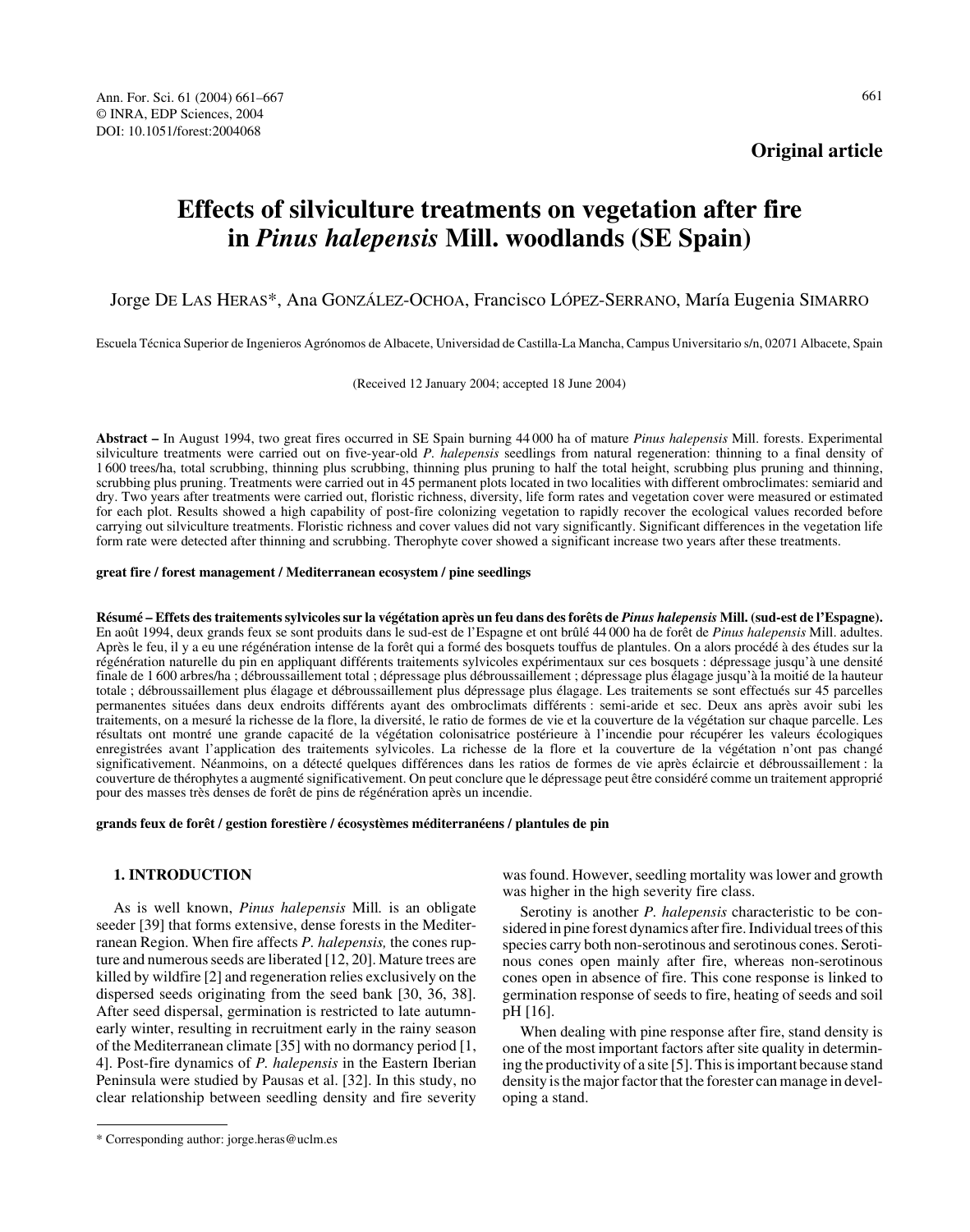|                                 | Yeste                                 | Calasparra                           |  |
|---------------------------------|---------------------------------------|--------------------------------------|--|
| Location                        | $2^{\circ} 20'$ W 38 $^{\circ} 22'$ S | $1^{\circ} 38'$ W $38^{\circ} 16'$ S |  |
| Treated pine age (years)        | 5                                     | 5                                    |  |
| Annual precipitation (mm)       | 844.9                                 | 225.8                                |  |
| Annual average temperature (°C) | 16.3                                  | 17.1                                 |  |
| Soil texture class              | Sandy                                 | Sandy loam                           |  |
| pH                              | 8.6                                   | 8.7                                  |  |
| $N(\%)$                         | 0.45                                  | 0.19                                 |  |
| P(mg/kg)                        | 3.60                                  | 3.43                                 |  |
| $K$ (mg/kg)                     | 200.10                                | 215.24                               |  |

Table I. Data from the study localities in Yeste and Calasparra.

Post-fire recruitment of *Pinus halepensis* shows very different densities in SE Spain, ranging 6 months later from null regeneration [25] to almost 7000 seedlings/ha [17] or 86600 seedlings/ha [26]. If factors affecting natural regeneration are favourable, very high density of seedlings is usually recorded [13] and silviculture treatments such as thinning and pruning are needed [15]. The aims of these silviculture practices are two-fold: to decrease density and to disrupt vertical continuity of the canopy in order to prevent further fire propagation [42].

In addition to intraspecific competition, interspecific competition could be considered as an important factor in the regeneration of post-fire Mediterranean vegetation. In this sense, several studies carried out in the Mediterranean Basin have shown that *P. halepensis* seedlings and saplings increase growth if both intra- and interspecific competition are reduced [27, 29]. Scrubbing, which is focused on the seedlings survival [7] is another silviculture treatment carried out in early stages of pine stands (no more than 2 years old). In great fires recorded in SE Spain, a decrease in the effects of interspecific competition by partial elimination of *Cistus monspeliensis* L. individuals increased survival and growth of pine seedlings four years after fire [6].

There are several studies dealing with floristic composition and structure of post-fire vegetation in Mediterranean ecosystems [8, 18, 24, 31, 39, 40]. The vegetation patterns obtained show that the majority of the species recorded after fire were present before the disturbance, although significant differences were found when cover and abundance were measured [24]. Furthermore, Maestre et al. [23] noted that *Pinus halepensis* does not usually facilitate *Quercus coccifera* L.*, Pistacia lentiscus* L.*, Rhamnus lycioides* L. and *Ceratonia siliqua* L. recovery in semiarid sites; while Ferrandis et al. [10] proved that *Pinus halepensis* root systems restrain growth of *C. monspeliensis* in high density conditions after fire. Effect of fire recurrence on Mediterranean vegetation has been also studied. In this sense, changes in plant group rates that present different responses to fire were noted by Lloret et al. [22] in fires occurring in NE Spain. At last, González-Ochoa et al. [14] used mycorrhized *Pinus halepensis* seedlings in zones with null natural pine regeneration.

Despite the references mentioned, once colonizing shrubs become dense after fire and pine density reaches high values, effects on shrub canopy of silviculture treatments carried out on young trees (seedlings or saplings) such as thinning, scrubbing or/and pruning, are not well known. The main goal of the present study is to provide results obtained from two different sites that suffered great fires in 1994, dealing with the possible changes in floristic richness, diversity, life form rates and vegetation cover two years after pine seedlings were submitted to experimental silviculture treatments.

## **2. MATERIALS AND METHODS**

Two great fires occurred in mature *P. halepensis* forests in August 1994 in SE Spain. Total burnt surface was around 44 000 ha located in two different provinces (Albacete and Murcia) and different ombroclimate [33]: dry and semiarid, respectively. In each burnt zone a representative locality was selected: Yeste (Albacete Province) and Calasparra (Murcia Province). General characteristics of the sites are shown in Table I. After fire, natural regeneration took place in both localities, reaching a very high density of seedlings: 4 722 trees/ha  $(2134 \pm SD)$  with a medium height of 105.3 cm  $(12.4 \pm SD)$  in Yeste, and 45 000 trees/ha  $(20400 \pm SD)$  with a medium height of 51.1 cm  $(8.5 \pm SD)$  in Calasparra.

In each locality (Yeste and Calasparra), high density pine populations were submitted to six silvicultural treatments (experimental blocks) in August 1999:  $T_t$  (thinning to a final density of 1600 trees/ha),  $T_s$  (total scrubbing),  $T_{ts}$  (thinning plus scrubbing),  $T_{tp}$  (thinning plus pruning to half the total height),  $T_{sp}$  (scrubbing plus pruning),  $T_{tsp}$ (thinning, scrubbing plus pruning). Furthermore, plots were set without treatments and considered as control  $(T_c)$ . Residues of the treatments were removed from the plots in order to prevent fue amount increasing. There were three replicates for each treatment except the control at Yeste, which had six plots.

The experimental blocks were set in homogeneous and flat zones of both localities dominated by dense regeneration of *Pinus halepensis*. Twenty-four and 21 rectangular plots  $(10 \text{ m} \times 15 \text{ m})$  were set in Yeste and Calasparra respectively. To prevent a border effect, a distance of 6 m was left between plots. Treatments were randomly assigned. Thinning treatments resulted in a final density of 1600 trees/ha. Thinning and scrubbing were carried out with a Husqvarna  $254RX^{\circ}$ clearing saw and pruning was done with shears. Forest mensuration characteristics of plots by site and just after conducting cultural treatments can be seen in González-Ochoa et al. [15].

Climatic conditions in these localities were registered at two meteorological stations. These stations recorded temperature and rainfall data every 2 h during the July 1991–April 2001 period (Tab. I). Furthermore, three soil samples were randomly taken at each site in order to characterize main soil properties.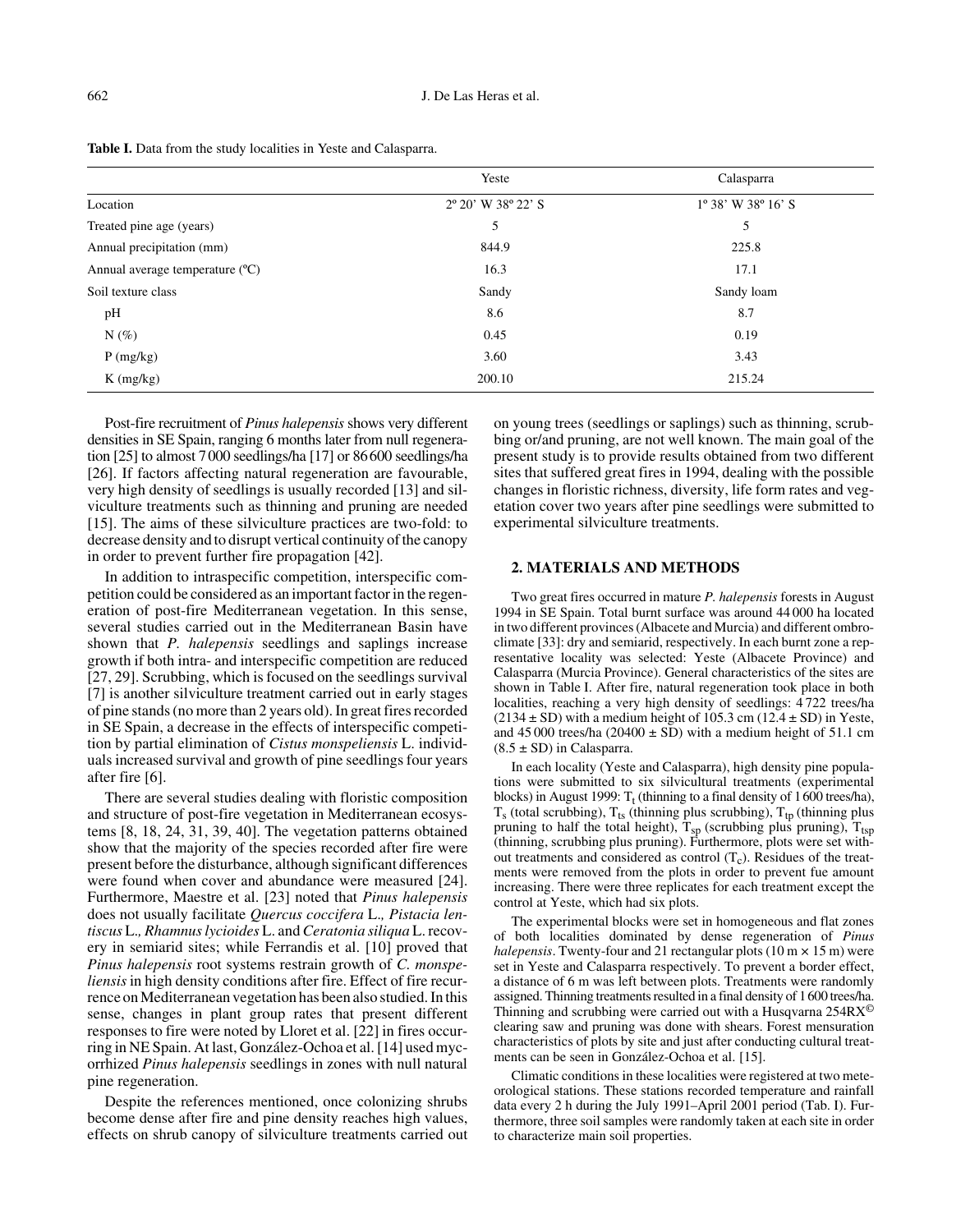

Figure 1. Average values of floristic richness two years after silviculture treatments in Yeste and Calasparra. Different letters in each column mean significant differences at *p* < 0.05.



**Figure 2.** Average shrub cover ( $\% \pm SD$ ) two years after silviculture treatments in Yeste and Calasparra. Different letters in each column mean significant differences at  $p < 0.05$ .

A sampling of shrub canopy was taken in both localities under study using the line intercept method [3, 19] in June 2001. Four lines, each 10 m long, were set in each study plot and different ecological parameters were obtained, i.e.: specific richness, total and specific average cover, average bare soil, diversity (using the Shannon-Weaver index) and life-form rates [34]. Life-forms taken into account were: phanerophytes, chamaephytes, hemicryptophytes, geophytes and therophytes. To take the field data, ropes of 10 m length, marked each 5 cm, wooden pins, needles of 1 m length (for vertical measures) and a field metre, were used.

Data was subjected to Anova treatments, in order to test significant differences by using the Duncan's test (for  $p < 0.05$ ) in total cover, bare soil, specific richness, diversity and life forms, with silvicultural treatments constituting the main source of variance. Furthermore, a DCA (Detrented Correspondence Analysis, [11]) was used to analyse species composition in the study plots. This analysis helps to find environmental factors not included in the sampling as a source of variance. Values considered in the data matrix for each species corresponded to its cover value in the plot transformed by arcsin.

The taxa nomenclature used is based on Tutin et al. [41].

## **3. RESULTS**

## **3.1. Floristic richness and specific cover**

The total number of species in Yeste was 77 while in Calasparra there were 58. *Compositae* was the family with the highest number of taxa in both localities (18 and 10 respectively) such as *Atractylis humilis* L.*, Chondrilla juncea* L.*, Helichrysum stoechas* (L.) Moench.*, Leontodon taraxacoides* (Vill.) Mérat and *Phagnalon saxatile* (L.). Cass*. Leguminosae* was also well represented in both localities with *Anthyllis cit-* *ysoides* L.*, Argyrolobium zanonii* (Turra) P. Ball*, Coronilla scorpioides* (L.) Koch*, Dorycnium penthaphyllum* Scop.*, Hippocrepis ciliata* Willd.*, Ononis minutissima* (Gavó)*, Psoralea bituminosa* L. and *Scorpiurus muricatus* L. Other families with taxa present in both localities were: *Gramineae, Labiatae, Pinaceae, Liliaceae, Cruciferae, Cistaceae, Umbeliferae, Euphorbiaceae, Linaceae, Escrophulariaceae, Primulaceae, Resedaceae, Dipsacaceae* and *Santalaceae*.

In Yeste,  $T_t$  and  $T_{ts}$  plots showed significantly higher average values of floristic richness than  $T_c$ . However, silvicultural treatments did not promote significant variations in floristic richness values in Calasparra (Fig. 1). The highest average values were obtained for T<sub>t</sub> in Yeste. In this locality, *Rosmarinus officinalis* L. and *Brachypodium retusum* (Pers.) Beauv. in T<sub>sp</sub> were the species with the highest cover (19.1% and  $15.2\%$ respectively). Other species with high cover values recorded in this locality were *A. zanonii, Genista scorpius* (L.) DC.*, L. taraxacoides* and *Ononis reclinata* L. In plots with scrubbing treatments, *B. retusum* reached almost 15% average cover.

In Calasparra, *P. bituminosa* presented the highest cover values in  $T_{tp}$ ,  $T_{sp}$  and  $T_{tsp}$  (12.6%, 14.8% and 14.6% respectively) and *Linum strictum* L. in  $T_t$ ,  $T_s$  and  $T_c$  (12.4%, 11.3% and 12%) respectively). *Stipa tenacissima* L. showed the highest cover value in  $T_{ts}$  (16.2%).

## **3.2. Total cover and bare soil**

Average cover values did not vary significantly in Yeste plots in July 2001 (Fig. 2). The highest average value was 75%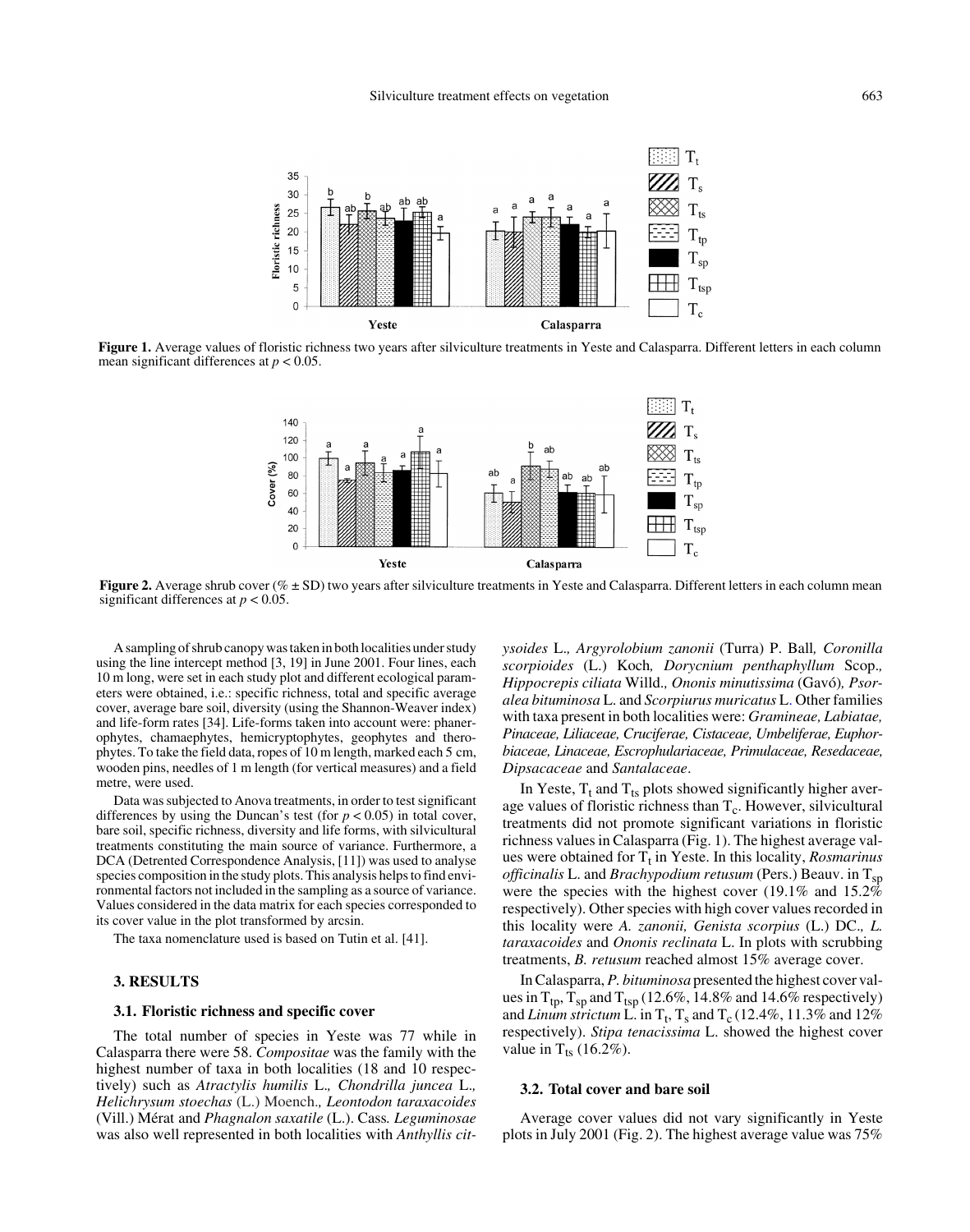

**Figure 3.** Average bare soil (%  $\pm$  SD) two years after fire in Yeste and Calasparra. Different letters in each column mean significant differences at  $p < 0.05$ .

**Table II.** Shannon Diversity Index in plots for each treatment (average  $\pm$  SE) in June 2001.

|             | Yeste                         | Calasparra                     |  |
|-------------|-------------------------------|--------------------------------|--|
| $T_t$       | $3.63 \pm 0.17$ <sup>ab</sup> | $3.52 \pm 0.11$ <sup>c</sup>   |  |
| $T_{\rm s}$ | $3.77 \pm 0.14^{\circ}$       | $3.43 \pm 0.19$ <sup>bc</sup>  |  |
| $T_{ts}$    | $3.70 \pm 0.20^{\circ}$       | $2.9 \pm 0.08^{\text{a}}$      |  |
| $T_{tp}$    | $3.81 \pm 0.08^{\text{a}}$    | $3.38 \pm 0.24$ bc             |  |
| $T_{sp}$    | $3.70 \pm 0.13^a$             | $3.29 \pm 0.02$ abc            |  |
| $T_{tsp}$   | $3.61 \pm 0.15^{ab}$          | $2.98 \pm 0.06^{ab}$           |  |
| $T_c$       | $3.50 \pm 0.18$ <sup>ab</sup> | $3.33 \pm 0.20$ <sup>abc</sup> |  |

in  $T_s$  and 110% in  $T_{tsp}$ . In Calasparra, only average cover value of  $T_{ts}$  was significantly higher than  $T_s$ . In this locality, average cover values were generally lower than those in Yeste. In relation to bare soil, no significant differences were recorded in Yeste, and the average value was 35% in July 2001. In Calasparra, cover value of  $T_{ts}$  was significantly lower than  $T_s$ (Fig. 3).

#### **3.3. Diversity**

No significant differences were obtained in the Shannon diversity index values, in Yeste (Tab. II). The highest value was  $3.8 \pm 0.08$  bits in T<sub>tp</sub> and the lowest  $3.5 \pm 0.18$  bits in T<sub>tsp</sub>. In Calasparra, diversity index values were lower that those in Yeste (Tab. II). In this locality,  $T_t$  showed values significantly higher than  $T_{ts}$ .

#### **3.4. Life forms**

In Yeste,  $T_t$  presented the highest average cover value of therophytes (almost  $40\%$ ) whereas T<sub>s</sub> and T<sub>c</sub> showed their lowest values (Tab. III). Hemicryptophytes showed lower average cover values in those plots with no scrubbing treatments  $(T_t)$  $T_{tp}$  and  $T_c$ ). Phanerophytes presented the highest cover values in  $T_{tsp}$  (35.2%).

Figure 4 shows group distribution of the plots using a DCA. Plots with low values of SD (13, 17 and 22) corresponded to plots where thinning, scrubbing and pruning treatments were carried out whereas control plots (1, 5, 19, 21, 25 and 27) pre-

sented higher SD values. The DCA axes length has an ecological meaning [11] because it represents *Beta* diversity. The 18 plots with high SD values presented a very high cover value of *G. scorpius*. In general, plots with no thinning treatment had the highest cover values of phanerophytes.

In Calasparra, no significant differences in the average cover values of the life forms were recorded (Tab. III). Therophytes had the highest cover value and hemicryptophyte and geophyte covers were the lowest in all cases (less than 3%).

The DCA carried out for Calasparra, when considering plots (Fig. 5), showed a mixed distribution with a no significant tendency. In this sense, thining, scrubbing and pruning plots (16, 9) presented high SD values with that of one of the control plots (14). *B. retusum* presented a high cover value in 14 plots (14%) and both (plot and species) showed the highest SD values.

## **4. DISCUSSION**

Floristic richness in Yeste was higher in plots submitted to a thinning treatment than in control plots. When environmental parameters change due to a thinning operation, the response of the released plants is partly dependent on whether their photosyntethic tissues can accommodate the increases in light intensity [5]. Intolerant plants released from a relatively shaded position to one that is suddenly fully-exposed may show a decrease in growth (cover) or may actually die. However, in Mediterranean forests, plant communities are well adapted to sunny exposures and the effect produced by a thinning operation can be the opposite. In sites where prescribed fires are used on clear-cuts, diversity value increases during the early stages after silviculture operations, and after a few years, it decreases to the values before perturbation [21].

Two years after treatments, average cover values of the vegetation were higher in Yeste ( $> 90\%$ ) than in Calasparra ( $> 50\%$ ). It seems that recovery of the shrub canopy has been more effective in the dry ombroclimate locality than in the semi-arid locality. Results showed that two years after scrubbing, cover in the dry ombroclimate locality was the same as that recorded in control plots.

In Yeste, scrubbed plots  $(T_s)$  showed lower cover values than plots submitted to scrubbing plus thinning. Furthermore, vegetation cover in  $T_s$  showed a significantly lower value than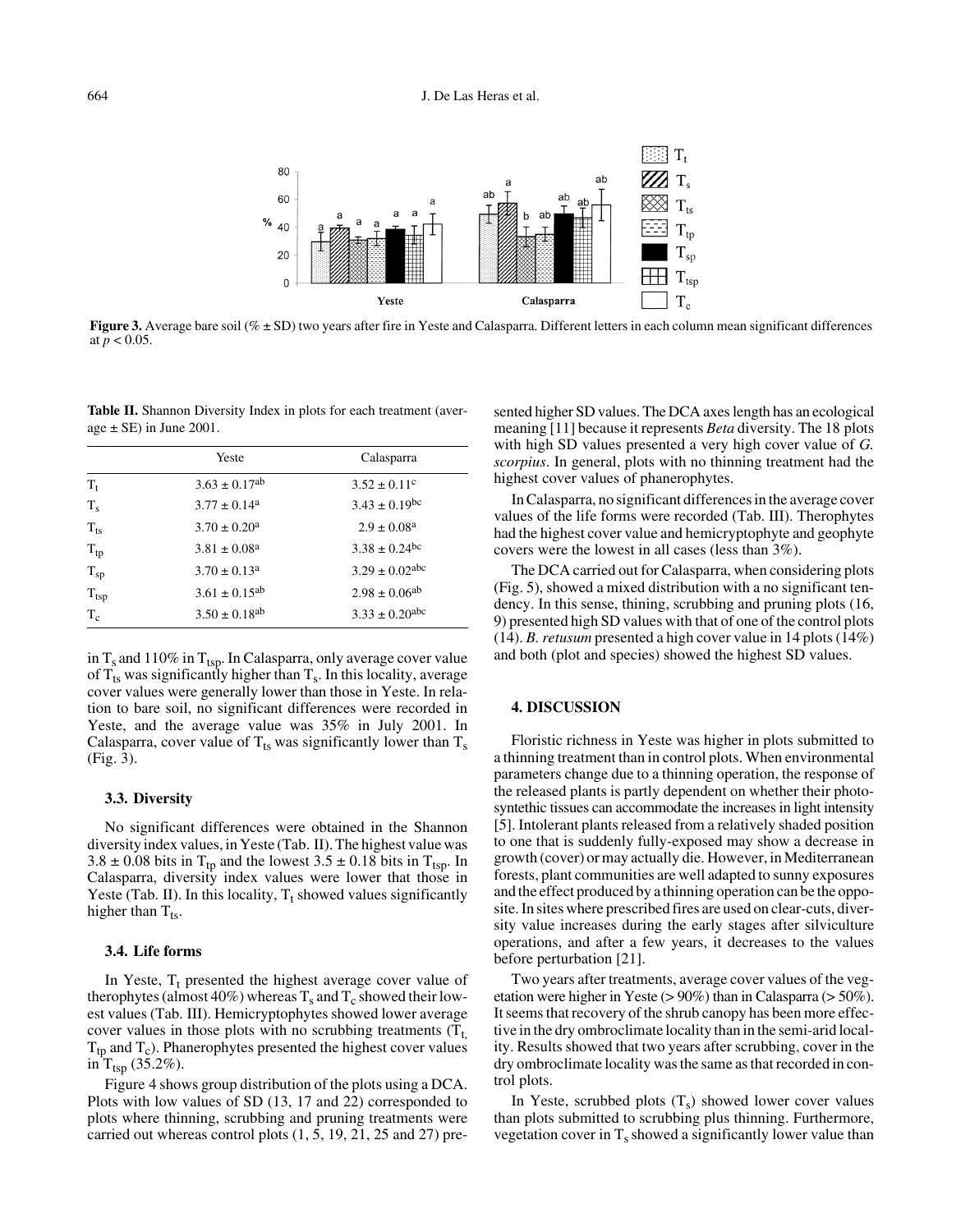

**Figure 4.** DCA analysis considering species cover in the permanent plots of Yeste.  $T_f$ : 2, 9,14;  $T_s$ : 8, 16, 24;  $T_{ts}$ : 7, 15, 20;  $T_{tp}$ : 6, 12, 26;  $T_{sp}$ : 10, 18, 23;  $T_{\text{tsp}}$ : 13, 17, 22;  $T_c$ : 1, 5, 19, 21, 25, 27. Triangle: plots submitted to a thinning treatment; cross: plots submitted to a scrubbing treatment but not thinning; circle: control plots.



**Figure 5.** DCA analysis considering species cover in the permanent plots of Calasparra.  $T_t$ : 1, 7, 18;  $T_s$ : 2, 10, 15;  $T_{ts}$ : 6, 11, 19;  $T_{tp}$ : 3, 5, 17;  $T_{sp}: 9, 12, 16$ ;  $T_{tsp}: 8, 13, 20$ ;  $T_c: 4, 14, 21$ . Triangle: plots submitted to a thinning treatment; cross: plots submitted to a scrubbing treatment but not thinning; circle: control plots.

Table III. Life form cover in the plots for each silviculture treatment (% average  $\pm$  SE) in June 2001.

|            |                  | Chamaephytes              | Phanerophytes                | Hemicryptophytes              | Therophytes                   | Geophytes                |
|------------|------------------|---------------------------|------------------------------|-------------------------------|-------------------------------|--------------------------|
| Yeste      | $T_t$            | $6.6 \pm 3.7^{\rm a}$     | $15.0 \pm 3.8$ <sup>ab</sup> | $23.4 \pm 4.5^{ab}$           | $40.3 \pm 4.4^{\rm b}$        | $\mathbf{0}$             |
|            | $T_s$            | $4.4 \pm 0.9^{\rm a}$     | $20.2 \pm 7.1$ <sup>ab</sup> | $27.8 \pm 2.7$ <sup>ab</sup>  | $15.1 \pm 3.8^{\rm a}$        | $\mathbf{0}$             |
|            | $T_{ts}$         | $4.7 \pm 0.6^{\rm a}$     | $13.5 \pm 2.2$ <sup>ab</sup> | $31.8 \pm 9.2$ <sup>ab</sup>  | $22 \pm 10.4$ <sup>ab</sup>   | $\mathbf{0}$             |
|            | $T_{tp}$         | $10.1 \pm 4.0^a$          | $23.3 \pm 5.1$ <sup>ab</sup> | $16.2 \pm 4.8^{\rm a}$        | $22.5 \pm 8.4$ <sup>ab</sup>  | $\mathbf{0}$             |
|            | $T_{sp}$         | $6.5 \pm 2.4^{\circ}$     | $9.5 \pm 3.0^{\circ}$        | $25.8 \pm 5.0$ <sup>ab</sup>  | $26.2 \pm 11.5$ <sup>ab</sup> | $\mathbf{0}$             |
|            | $T_{tsp}$        | $5.2 \pm 1.8^{\rm a}$     | $35.2 \pm 24.4^{\circ}$      | $29.3 \pm 14.5$ <sup>ab</sup> | $27.6 \pm 7.3$ <sup>ab</sup>  | $\mathbf{0}$             |
|            | $T_c$            | $6.2 \pm 2.1^a$           | $20.4 \pm 3.0$ <sup>ab</sup> | $17.8 \pm 4.1^a$              | $15.7 \pm 4.1^{\circ}$        | $\mathbf{0}$             |
| Calasparra | $\mathrm{T_{t}}$ | $11.1 \pm 0.1^a$          | $20.1 \pm 9.8^{\text{a}}$    | $3.25 \pm 0.62^a$             | $25.2 \pm 0.7^{\rm a}$        | $0.6 \pm 0.3^{\circ}$    |
|            | $T_s$            | $11.6 \pm 2.4^{\text{a}}$ | $11.6 \pm 7.0^a$             | $2.4 \pm 1.5^{\rm a}$         | $24.5 \pm 8.3^a$              | $0.6 \pm 0.4^{\text{a}}$ |
|            | $T_{ts}$         | $14.1 \pm 4.6^{\circ}$    | $27.0 \pm 7.3^{\circ}$       | $2.4 \pm 0.8^{\text{a}}$      | $46.5 \pm 11.3^a$             | $1.3 \pm 0.4^{\rm a}$    |
|            | $T_{tp}$         | $20.4 \pm 7.0^{\circ}$    | $21.25 \pm 5.7^{\circ}$      | $3 \pm 1.1^{\rm a}$           | $41.9 \pm 11.5^a$             | $1.1 \pm 0.6^{\rm a}$    |
|            | $T_{sp}$         | $17 \pm 6.9^{\circ}$      | $13.8 \pm 6.5^{\rm a}$       | $2.1 \pm 0.3^{\text{a}}$      | $27.2 \pm 3.4^{\circ}$        | $1.4 \pm 0.9^{\rm a}$    |
|            | $T_{tsp}$        | $19.2 \pm 6.0^{\circ}$    | $13.7 \pm 7.5^{\rm a}$       | $0.8 \pm 0.6^{\rm a}$         | $26.5 \pm 5.6^{\circ}$        | $0.7 \pm 0.4^{\text{a}}$ |
|            | $T_c$            | $12.8 \pm 2.4^{\circ}$    | $8.3 \pm 1.2^{\rm a}$        | $4.1 \pm 2.6^{\rm a}$         | $33.5 \pm 19.6^{\circ}$       | $0.4 \pm 0.2^{\text{a}}$ |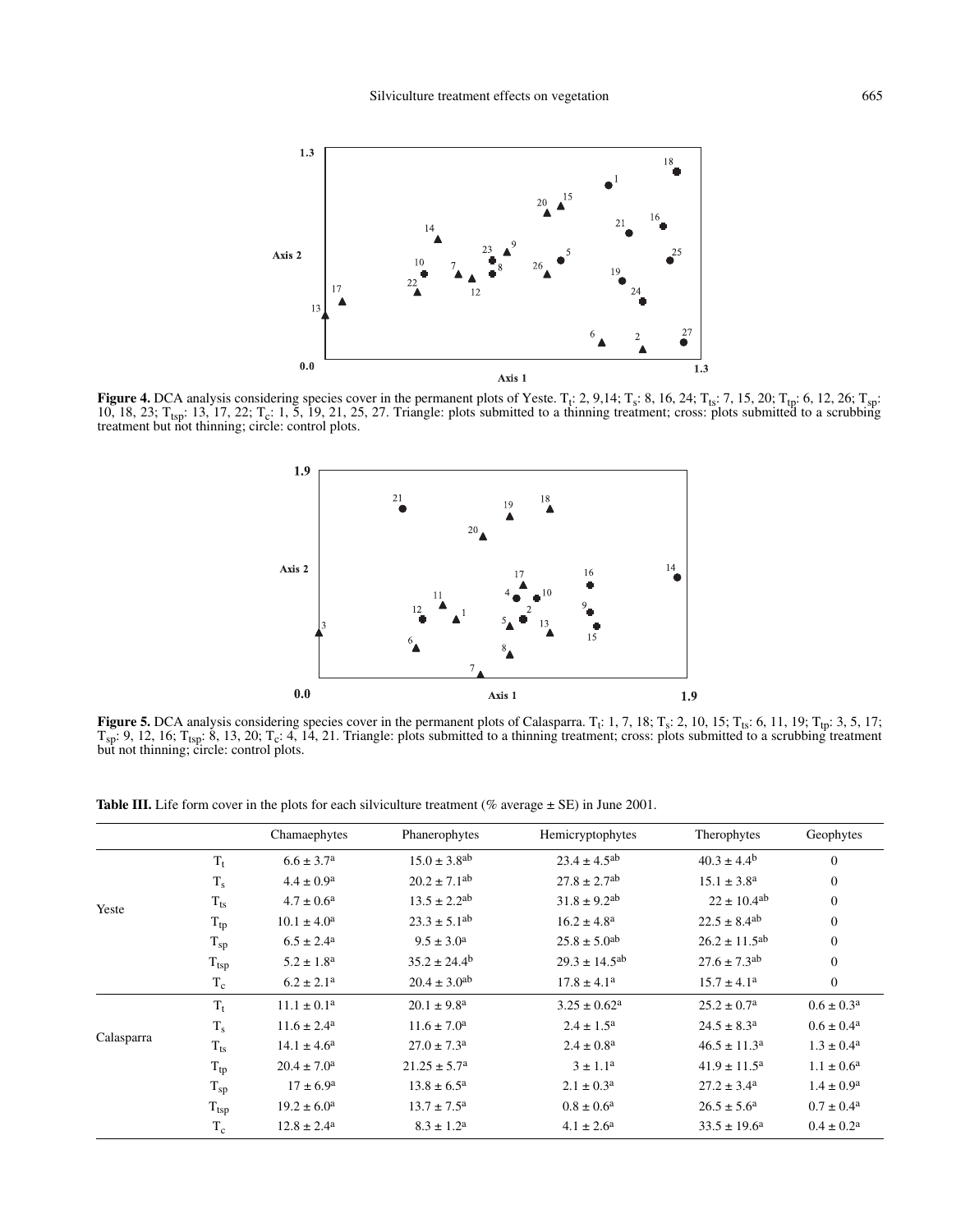$T_{ts}$  plots in Calasparra. Once more, the increase in light intensity linked to a probable decrease in competition for water and nutrients promoted a rapid regeneration of cover.

Average bare soil value in  $T_s$  was high (57%) whereas that of  $T_{ts}$  was significantly lower in Calasparra. These results agree with those of vegetation cover obtained in this locality, thus indicating that elimination of tree seedlings allows for a more effective plant recovery.

In relation to diversity, Shannon Index values were similar for all treatments both in Yeste and Calasparra. Diversity values were high (> 3 bits) and very close to those obtained in mature pine forests [24]. In any case, diversity values depend on work scale and results have to be considered merely as a reference [31].

Thinning and pruning helped increase the number of therophytes that were recorded in both localities. In those treatments where initial pine density was maintained, therophyte percentage was the lowest. Once more, the increase in light intensity and decrease in competition promote the installation of shortlife plants. These results agree with those obtained by Naveh and Kutiel [28] and Wilson et al. [44]. Dominancy of therophytes during the early stages of succession after fire and their scarcity in mature stages have been observed in Mediterranean forests. Trabaud [38] noted that this pattern is favoured by an increase in light, an absence of humus and a nutrient increase in the upper soil layers. Furthermore, therophyte dynamics are related to germination mechanisms. The majority of species that appear immediately after fire have seeds whose germination capability is induced by high temperatures during fire [9, 18]. Verroios et al. [43] noted that therophytes present in young *Pinus halepensis* stands can reach 50% of all species recorded during the first two years after fire. In the present study, therophytes represented this percentage during the first two years after thinning.

In this sense, the response of short life plants is opportunistic [37]. Finally, DCA confirmed the relationship between thinned plots and therophytes.

In young *P. halepensis* stands after fire in Greece, hemicryptophyte, chamaephyte and geophyte populations are stable in comparison to data obtained before fire [43]. In this study, silviculture treatments did not significantly affect either the floristic composition of each life form or their percentage, two years after they were carried out. However, it is important to note that presence (cover) of a few species was modified after treatments. In this way, *B. retusum* presented 16% cover in scrubbed plots. This species usually increases after fire in burnt *P. halepensis* forests [31, 32, 39, 43]. This can be explained by taking into consideration its high vegetative reproduction capability. It is important to note the high presence of this species after scrubbing because of its high combustibility potential [42] and competition effects on germination of therophytes described by Pausas et al. [32].

As a conclusion to this study, in spite of the intense modification of vegetation structure just after silviculture treatments, cover and floristic richness did not vary significantly two years after they were carried out (2001). Even after scrubbing of shrub and herbaceous canopies two years after fire, their cover reached 90% in Yeste and 50% in Calasparra. Nevertheless, potential improvement in young pine stands after scrubbing has been recently questioned [15]. Other silviculture treatments such as thinning and pruning could be considered for foresters dealing with pine stands after fire improvement in Mediterranean zones, even with a semiarid climate. Decrease of intra- and inter-specific competition effects must be considered for foresters in managing of early stages of succession after fire. When it's considered both vegetation responses to culture treatments carried out in the present study and consequences on *P. halepensis* growth and cone production [15], thinning to a final density of 1 600 trees/ha must be recommended. Pine forests of SE Spain are low productive but they represent a very important ecological role to preserve diversity and prevent erosion. We think that main economic efforts in managing forests have to be done in the early stages of succession after fire because it represents lesser costs than silviculture treatments on mature pine stands and, in the other hand, this culture treatments acts as a very important tool to prevent new fires.

**Aknowledgements:** We wish to thank the Regional Forestry Service of Castilla-La Mancha and Murcia Region for providing the research sites. This study was supported through funds provided by FEDER Programme (1FD97-0441).

#### **REFERENCES**

- [1] Abbas H., Barbéro M., Loisel R., Réflexions sur le dynamisme actuel de la régéneration naturelle du pin d'Alep (*Pinus halepensis* Mill.) dans les pinèdes incendiées en Provence calcaire (de 1973 à 1979), Ecol. Mediterr. 10 (1984) 85–104.
- [2] Agee J.K., Fire and pine ecosystems, in: Richardson D.M. (Ed.), Ecology and biogeography of *Pinus*, Cambridge University Press, Cambridge, 1998, pp. 193–218.
- [3] Canfield R.H., Application of the line intercept methods in sampling range vegetation, J. For. 39 (1941) 388–394.
- [4] Costas A.T., Daskalakou E.N., Nikolaidou S., Early post-fire regeneration of a *Pinus halepensis* forests on Mount Párnis, Greece, J. Veg. Sci. 7 (1996) 273–280.
- [5] Daniel T.W., Helms J.A., Baker F.S., Principles of silviculture, McGraw-Hill, New York, 1979.
- [6] De Las Heras J., Martínez-Sánchez J.J., González-Ochoa A.I., Ferrandis P., Desarrollo y mortalidad de plántulas de *Pinus halepensis* Mill. en competencia con *Cistus monspeliensis* L. durante los cuatro primeros años post-incendio, Actas de la reunión sobre selvicultura del pino carrasco, Cuadernos de la S.E.C.F. Nº 10, Madrid, 2000.
- [7] De Las Heras J., Martínez-Sánchez J., González-Ochoa A.I., Ferrandis P., Herranz J.M., Establishment of *Pinus halepensis* saplings following fire: effects of competition with shrub species, Acta Oecol. 23 (2002) 91–97.
- [8] De Luís M., García-Cano M.F., Cortina J., Raventós J., González-Hidalgo J.C., Sánchez J.R., Climatic trends, disturbances and shortterm vegetation dynamics in a Mediterranean shrubland, For. Ecol. Manage. 147 (2001) 25–37.
- [9] Ferrandis P., Efecto del fuego sobre los bancos de semillas del suelo en ecosistemas mediterráneos de Castilla-La Mancha, Tesis Doctoral, Universidad de Murcia, Murcia, 1996.
- [10] Ferrandis P., Martínez-Sánchez J.J., Herranz J.M., Trabaud L., Effect of competition on the root system architecture of *Pinus halepensis* Mill. and *Cistus monspeliensis* L. saplings colonizing a recently burnt area in SE Spain, in: Trabaud L., Prodon R. (Eds.), Fire and biological processes, Bakhuys Publishers, Leiden, 2002, pp. 265–276.
- [11] Gauch H.G., Multivariate Analysis in Community Ecology, Cambridge Studies in Ecology, Cambridge University Press, New York, 1982.